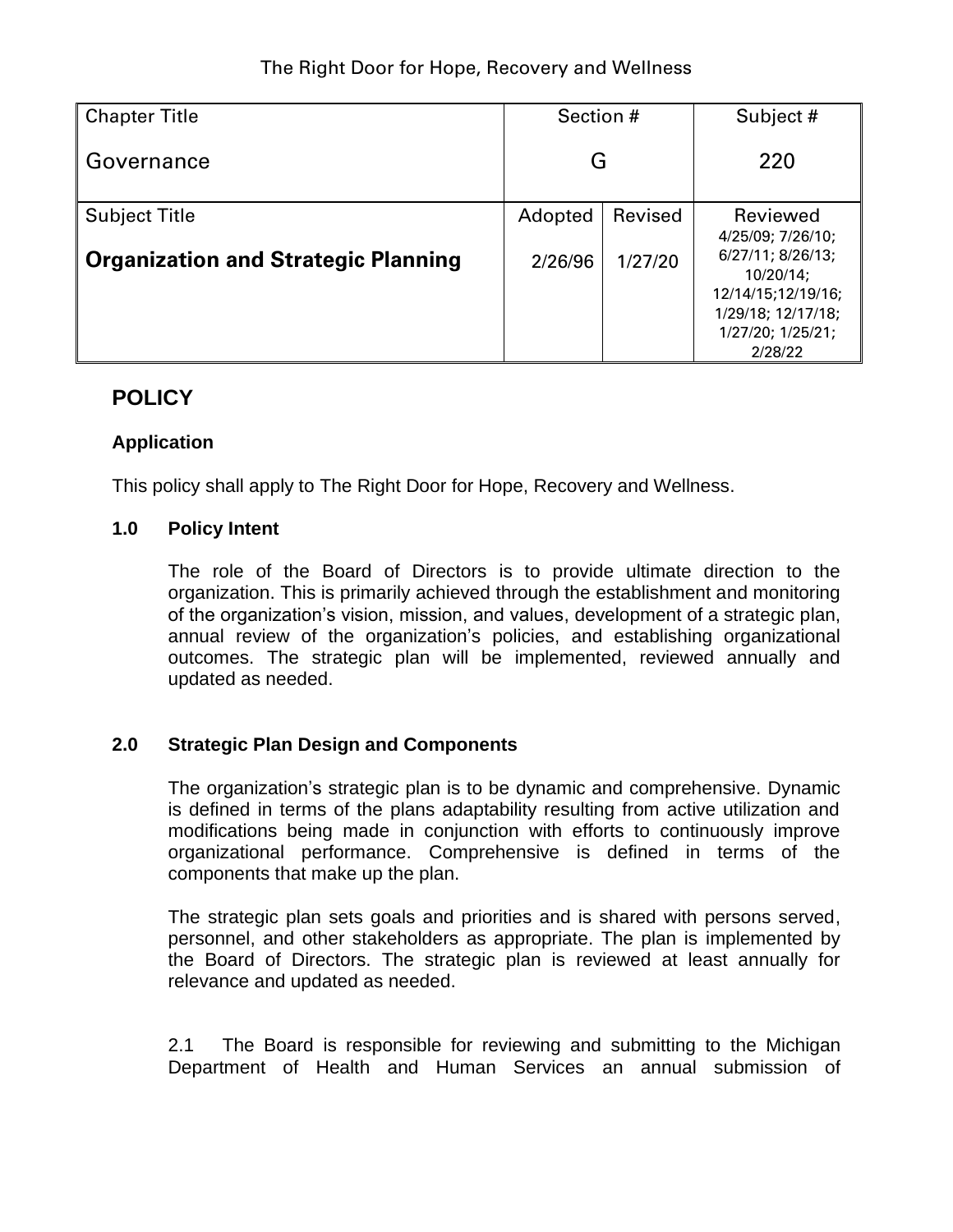| <b>Chapter Title</b>                       | Section # |         | Subject #                                                                                                                          |  |
|--------------------------------------------|-----------|---------|------------------------------------------------------------------------------------------------------------------------------------|--|
| Governance                                 | G         |         | 220                                                                                                                                |  |
| <b>Subject Title</b>                       | Adopted   | Revised | Reviewed                                                                                                                           |  |
| <b>Organization and Strategic Planning</b> | 2/26/96   | 1/27/20 | 4/25/09; 7/26/10;<br>6/27/11; 8/26/13;<br>$10/20/14$ ;<br>12/14/15;12/19/16;<br>1/29/18; 12/17/18;<br>1/27/20; 1/25/21;<br>2/28/22 |  |

organization plan, a needs assessment, and request for new funds in a format as specified by the MDHHS.

 2.2 The needs assessment, annual plan, and request for new funds shall be provided to the Ionia County Board of Commissioners.

 2.3 The agency strategic plan will be informed by the MDHHS annual submission.

### 2.4 Assessment of Needs

The plan shall reflect an assessment of needs both internal to the organization (unmet needs of persons served and families currently receiving supports and services, as well as on current waiting lists) and external to the organization (unmet needs of community members who would benefit from the supports and services of the organization) as well as community stakeholders (schools, law enforcement, businesses, and public and private agencies).

It is the intent of this policy that the annual organization plan best reflect the involvement of persons and systems internal and external to the organization, as reasonable, applicable, and appropriate.

#### 2.5 Plan Components

Strategic planning of the organization shall include and document consideration of the following:

- expectations of persons served,
- expectations of other stakeholders,
- the competitive environment,
- financial opportunities and threats,
- the organization's capabilities,
- services area needs.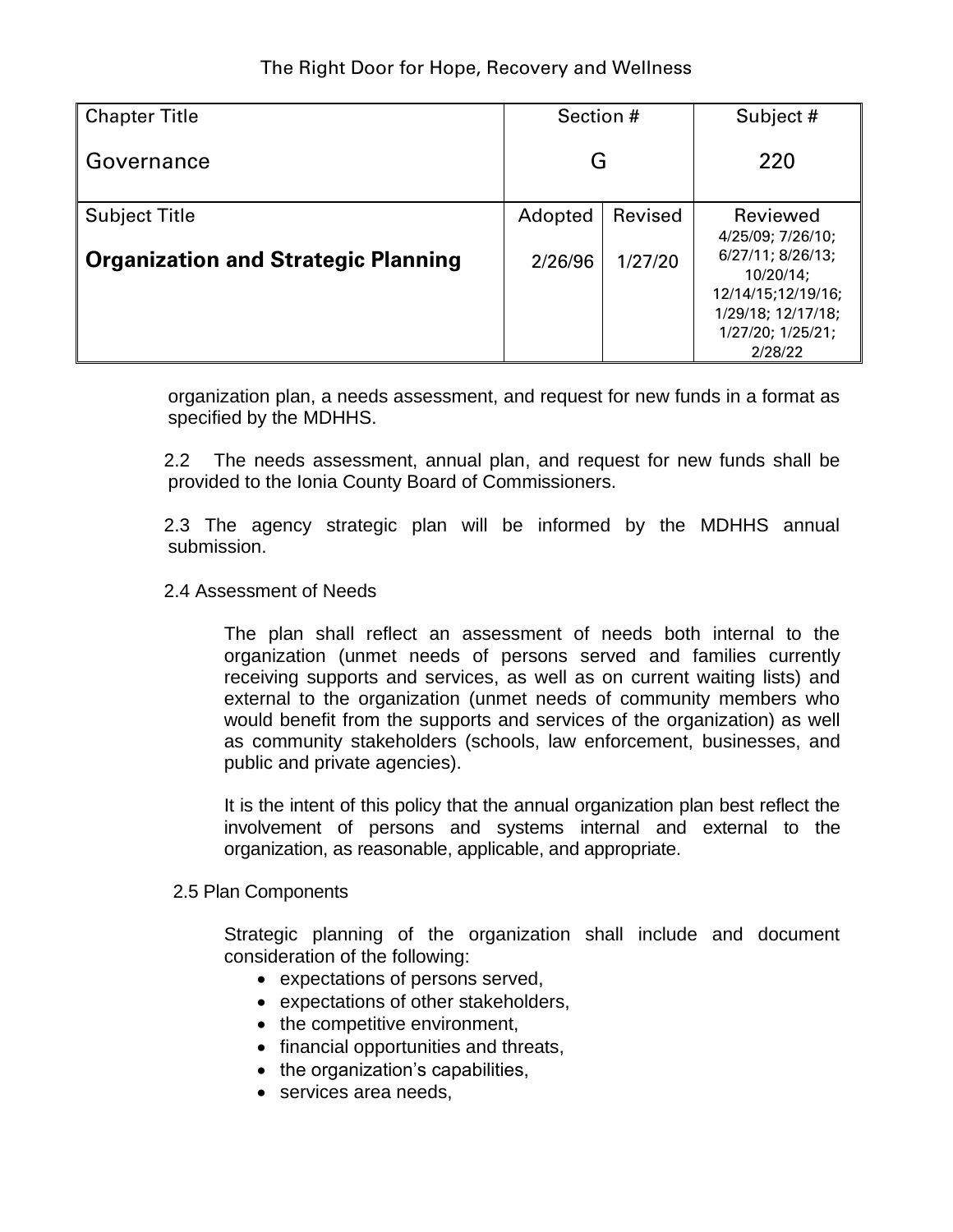| <b>Chapter Title</b>                       | Section # |         | Subject #                                                                                                                       |  |
|--------------------------------------------|-----------|---------|---------------------------------------------------------------------------------------------------------------------------------|--|
| Governance                                 | G         |         | 220                                                                                                                             |  |
| <b>Subject Title</b>                       | Adopted   | Revised | Reviewed                                                                                                                        |  |
| <b>Organization and Strategic Planning</b> | 2/26/96   | 1/27/20 | 4/25/09; 7/26/10;<br>6/27/11; 8/26/13;<br>10/20/14;<br>12/14/15;12/19/16;<br>1/29/18; 12/17/18;<br>1/27/20; 1/25/21;<br>2/28/22 |  |

- demographics of the service area,
- the organization's relationships with external stakeholders,
- the regulatory and legislative environment,
- the use of technology to support efficient operations, effective service delivery and performance improvement, and
- Information from the analysis of performance.

### 2.6 Policy Analysis

The plan shall include an analysis of current and emerging federal and state policies. Analysis will provide direction to the organization regarding policy and support and service provision additions, modifications, and deletions.

2.7Support and Services: Descriptions and Outcomes

The plan shall assure a best practice and best value approach to the development and establishment of programs and outcomes.

2.8 Resources

The plan shall recognize the current and projected financial position of the organization, including consideration of projected utilization of human, financial, technical, and physical property resources.

#### 2.9 Management

The plan shall be founded on the organization's vision, mission, and values and shall include a description of critical strategic outcomes in measurable terms and timelines necessary for achievement within the plan's time frame.

3.0 Inputs from Stakeholders